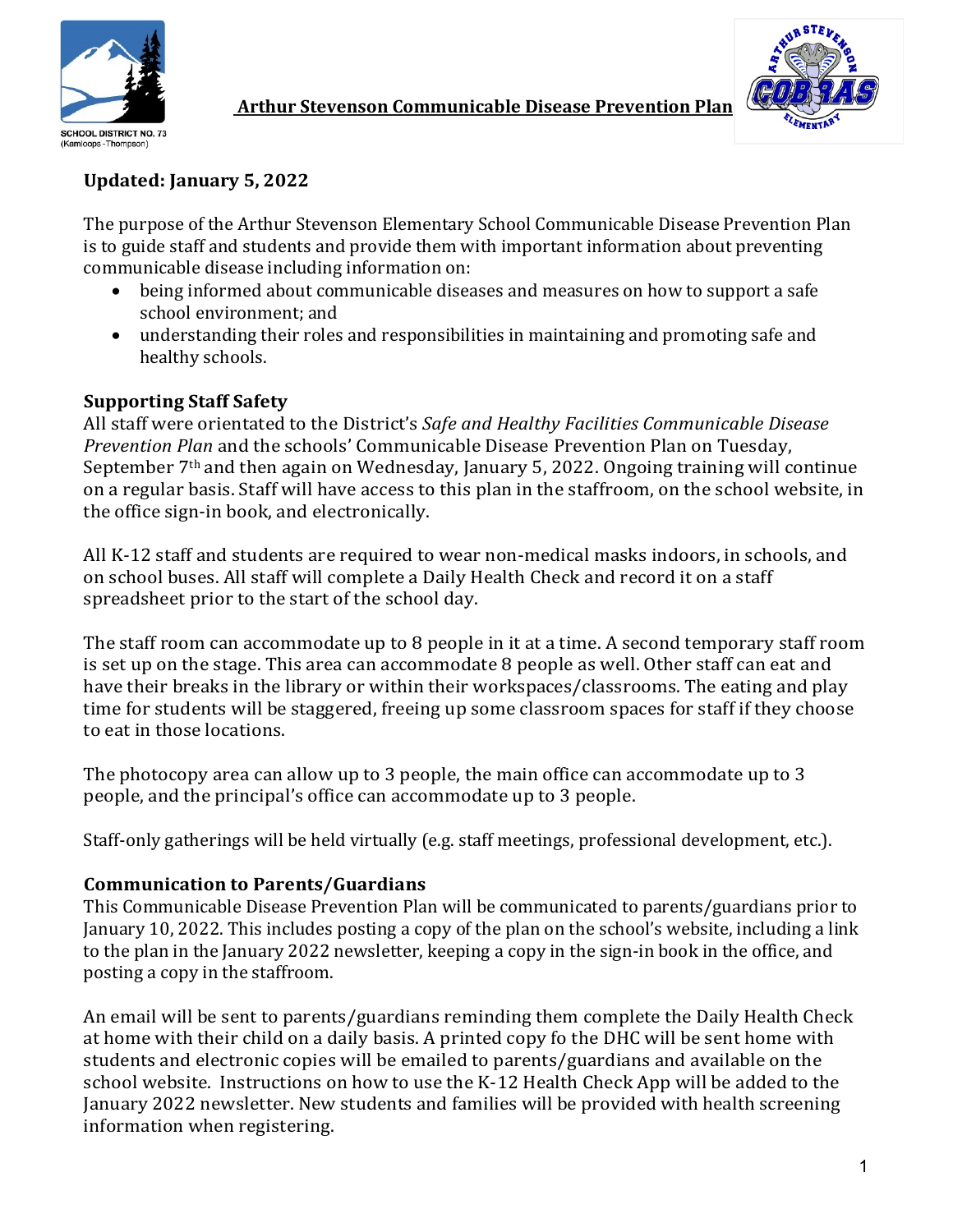# **Supporting Student Safety**

All students will be orientated to the appropriate sections of the District's *Safe and Healthy* Facilities Communicable Disease Prevention Plan and the schools' Communicable Disease Prevention Plan on Monday, January 10, 2022.

#### *Daily Health Checks*

A daily health check is a tool to reduce the likelihood of a person with COVID-19 coming to work or school when they are infectious. Students, staff, and visitors should stay at home if they are sick. Parents and caregivers should assess their children daily for illness before sending them to school.

Staff or visitors will complete a daily health check prior to entering the school and confirm upon arrival. For the most up to date list of symptoms, please see the Daily Health Check for Staff, Students and Visitors form.

#### *Masks*

Masks provide additional protection in a multiple layered system of protection to reduce the risk of transmission. Non-medical masks have a role to play in preventing the spread of COVID-19. They provide some protection to the wearer and to those around them. Those wearing masks should continue to respect others personal space.

All K-12 staff and students are required to wear a mask in schools at all times – with the following exceptions:

- If a person is eating or drinking;
- If the mask is removed temporarily to engage in an educational task (playing a wind instrument or engaging in high-intensity physical activity);
- While outside;
- If a person is behind a barrier; or
- While providing a service to a person with a disability or diverse ability (including but not limited to a hearing impairment) where visual cues, facial expressions and/or lip reading/movements is important.

Students who need a non-medical mask can get a disposable mask from the office. Our PAC purchased "Cobra" masks for each student and staff member.

Regular reminders to wear masks will be included on the morning announcements. Students will be reminded to put their masks on prior to entering the school. If a student does not have a mask upon entry, they will be provided with one at the doors.

### *Hand Hygiene*

Students should perform hand hygiene at the following times:

- When they arrive at school.
- Before and after any breaks.
- Before and after eating.
- Before and after going to the library, gym, or other classroom.
- $\bullet$  After using the toilet.
- After sneezing or coughing into hands.
- Whenever hands are visibly dirty.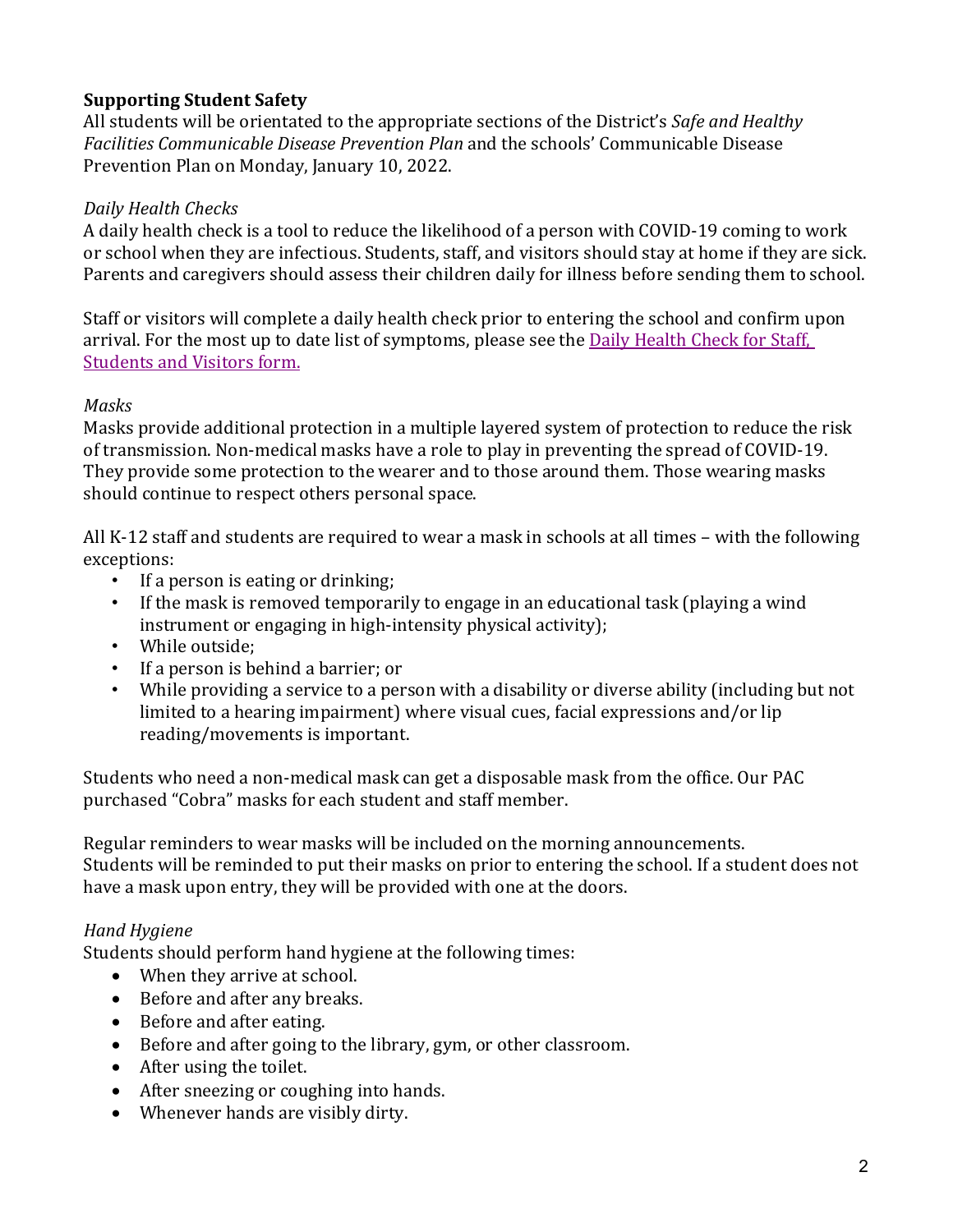Handwashing Locations

- Classes with classroom sinks Sorensen, Head, Hawkings, Zelisko, Patterson, McLean, Dhaliwal, McKay, Cruz
- All gender bathroom and sink in laundry room Kovacs
- Hallway sink Bregoliss and Moroz/Szydlik
- Primary bathrooms Parker
- Staff bathroom in intermediate hallway Simpson
- Intermediate bathrooms Langford

# *Additional Personal Measures*

Staff and students are reminded to stay home when sick.

If symptoms develop at school, If students or staff become sick at school:

- Isolate the sick staff or student from others by ensuring they remain 2M apart from others while waiting to be picked up
- Students need to be supervised
- Ensure the sick staff or student puts on a mask if they can
- Ensure staff or student's desk or table and isolation area is disinfected

# *Entering and Exiting Procedures*

The plan to ensure personal spacing of students, including considerations for entering and exiting the school, moving from classroom to classroom and to and from common spaces is: Students will enter the school through designated doors:

- Classroom Doors (Sorensen, Head, Hawkings, McLean, Kovacs, Parker, Simpson, Moroz/Szydlik, Bregoliss)
- Front Doors (Patterson, Dhaliwal)
- South Facing Primary Doors (Zelisko)
- South Facing Intermediate Doors (Cruz)
- North Facing Intermediate Doors (McKay/Yakura, Langford)

### *Maximizing Space Between Students and Staff:*

Within classrooms, desks will be spread out to maximize space and students will be seated so that they are facing the same direction as much as possible.

| <b>Banch Dreams</b> will be staggered.       |              |                                                  |              |  |
|----------------------------------------------|--------------|--------------------------------------------------|--------------|--|
| Lunch 1                                      |              | Lunch 2                                          |              |  |
| 12:25-12:50 Eating in classroom              |              | 12:25-12:55 - Play time outside                  |              |  |
| 12:50-12:55 Handwashing/Getting dressed for  |              | 12:55-1:00 - Handwashing/Changing out of outdoor |              |  |
| outdoors (wait in classroom until dismissal) |              | clothing                                         |              |  |
| 12:55-1:20 Play time outside                 |              | 1:00-1:25 - Eating in classroom                  |              |  |
| $1:20-1:25$ Handwashing                      |              |                                                  |              |  |
| Classes                                      | Location     | Classes                                          | Location     |  |
| Zelisko, Patterson, McLean                   | Primary      | Sorensen, Head, Hawkings                         | Primary      |  |
|                                              |              |                                                  |              |  |
| Langford, Parker, Kovacs,                    | Intermediate | Dhaliwal, McKay/Yakura, Cruz,                    | Intermediate |  |
| Simpson                                      |              | Moroz/Szydlik, Bregoliss                         |              |  |

Lunch Breaks will be staggered: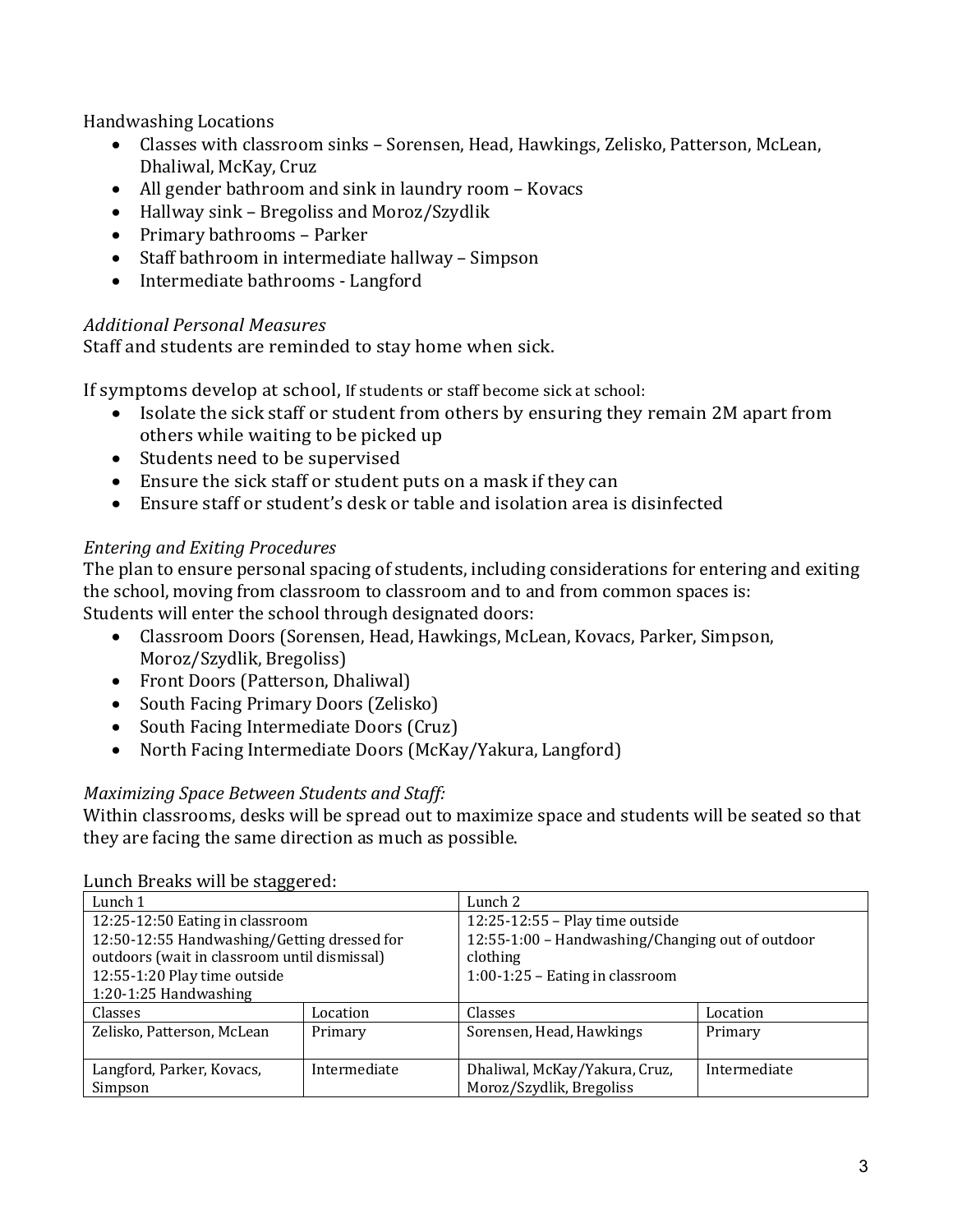Recess will be at the same time. Teachers will dismiss students out their designated doors. For those classes needing to go through the hallway to get to an outside door, the classroom teacher will supervise to ensure there is no congregating in areas (Zelisko, Patterson, Dhaliwal, McKay, Langford, Cruz).

To manage the flow of people in hallways, a line has been placed down the hallway. Students and staff will be required to walk on the right side of the hallway. This process will be taught and reinforced by school staff.

### **Lockers**

To minimize crowding in the hallway, students will be assigned lockers. Locker assignments are:

- Hallway between rooms 119 and 114 McKay's and Simpson's class
- Hallway by north intermediate doors Langford's class
- Hallway by south intermediate doors Cruz's class
- Lockers in main intermediate hallway Kovacs
- Classroom Lockers plus some lockers in hallway between room 110 and 111-Moroz/Szydlik and Bregoliss
- Classroom cubbies Parker/Kicia's class
- Keep/store belongings in classroom Hawkings
- Lockers on both sides of the classroom between Hawkings and Zelikso Zelisko
- Hallway lockers McLean, Patterson, Dhaliwal
- Hallway Cubbies - Head and Sorensen

In order to prevent gathering in the hallway, teachers will limit the number of students who will be in the hallways. To do this, they will:

- Stagger the times students can go to their lockers.
- There will be a maximum of 3 students allowed to go to their locker at a time per class.
- Students will be required pick up their belongings from their lockers and go back to classes to pack their backpacks.
- Students will be reminded not to stand in the hall and visit with their peers.

#### **Visitors**

All visitors are required to complete a Daily Health Check prior to entering the school.

All visitors are required to wear non-medical masks while indoors.

To further support student and staff safety, the procedure for visitors will be prioritized to those supporting activities that benefit students learning and well-being.

Drop off and pick up of students will be outside only.

Whenever possible, meetings with parents will be done virtually or outdoors. If meetings are held indoors, visitors will be required to complete the visitor orientation, complete a Daily Health Check, wash their hands, wear a non-medical mask, and sign in at the office.

All volunteers are required to participate in training prior to working with students and staff in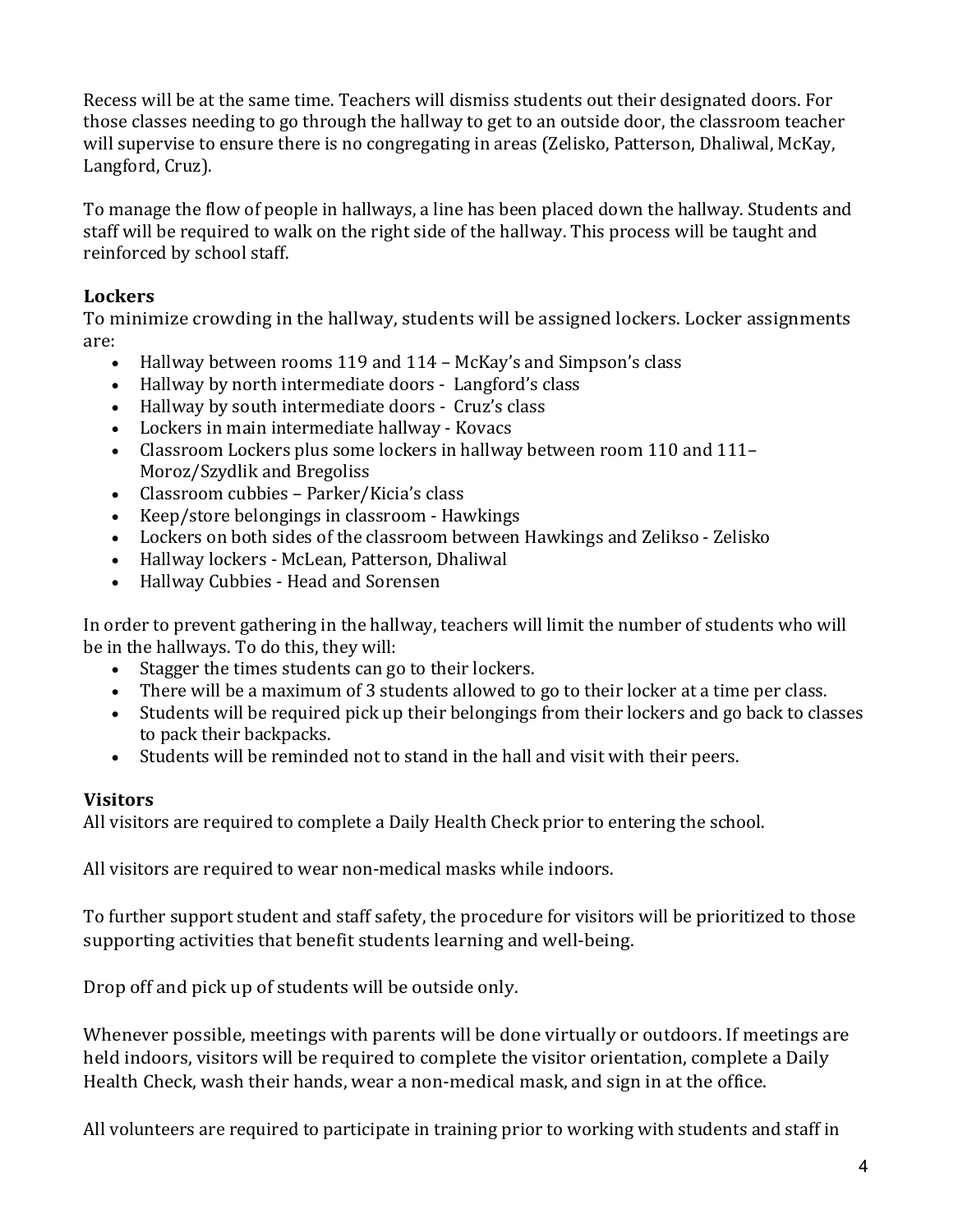schools. The process for this training will be done with the principal during a scheduled training period.

#### **Student Transportationon Buses**

Arthur Stevenson does not have students transported to and from school on buses.

#### **Food Services/Lunch**

The plan for delivery of food services or lunch is:

There is no school-wide meal program at Arthur Stevenson. Arthur Stevenson does provide food for students when they come to school with no snack or lunch. Food that is given out is individually packaged or it is fresh fruit that has been washed. Proper handwashing protocols are followed prior to handing out food.

PAC organizes a Hot Lunch Day program twice a month. PAC orders food from restaurants that work follow the Food Premises Regulation.

Arthur Stevenson accepts food from the FoodShare program. This food is given to students to take home for their families to prepare.

Food sharing is restricted. No homemade food items are to be brought into schools at this time.

#### **Bell Schedule**

| <b>Warning Bell:</b>    | 8:20 am   |
|-------------------------|-----------|
| Start of Day:           | 8:30 am   |
| <b>Start of Recess:</b> | 10:20 am  |
| End of Recess:          | 10:35 am  |
| Start of Lunch:         | 12:25 pm  |
| <b>Warning Bell:</b>    | $1:20$ pm |
| End of Lunch:           | $1:25$ pm |
| End of Day:             | 2:41 pm   |

### **Extra-CurricularActivities**

#### Transportation:

Students will be transported on buses whenever possible. Prior to boarding the bus, students and staff will wash their hands. They will again wash their hands when the get off the bus. Since students and staff are required to stay home if they are sick, those on the bus will not be sick. If students develop symptoms on the bus, they will let their teacher know and alternate arrangements will be made for them to return home. If a staff member becomes sick, they will contact the school and alternate arrangements will be made for the staff member to return home. Students in grade 4 and up as well as adults will be required to wear masks while on the bus. Students in kindergarten to grade 3 will be encouraged to wear masks, but they are not required to wear them.

If busing is not available, carpooling may be considered. If carpooling occurs, students will be required to wash their hands before and after trips, spread out as much as possible, travel with the same people as much as possible, open windows when weather permits, wear a mask if aged 9 or